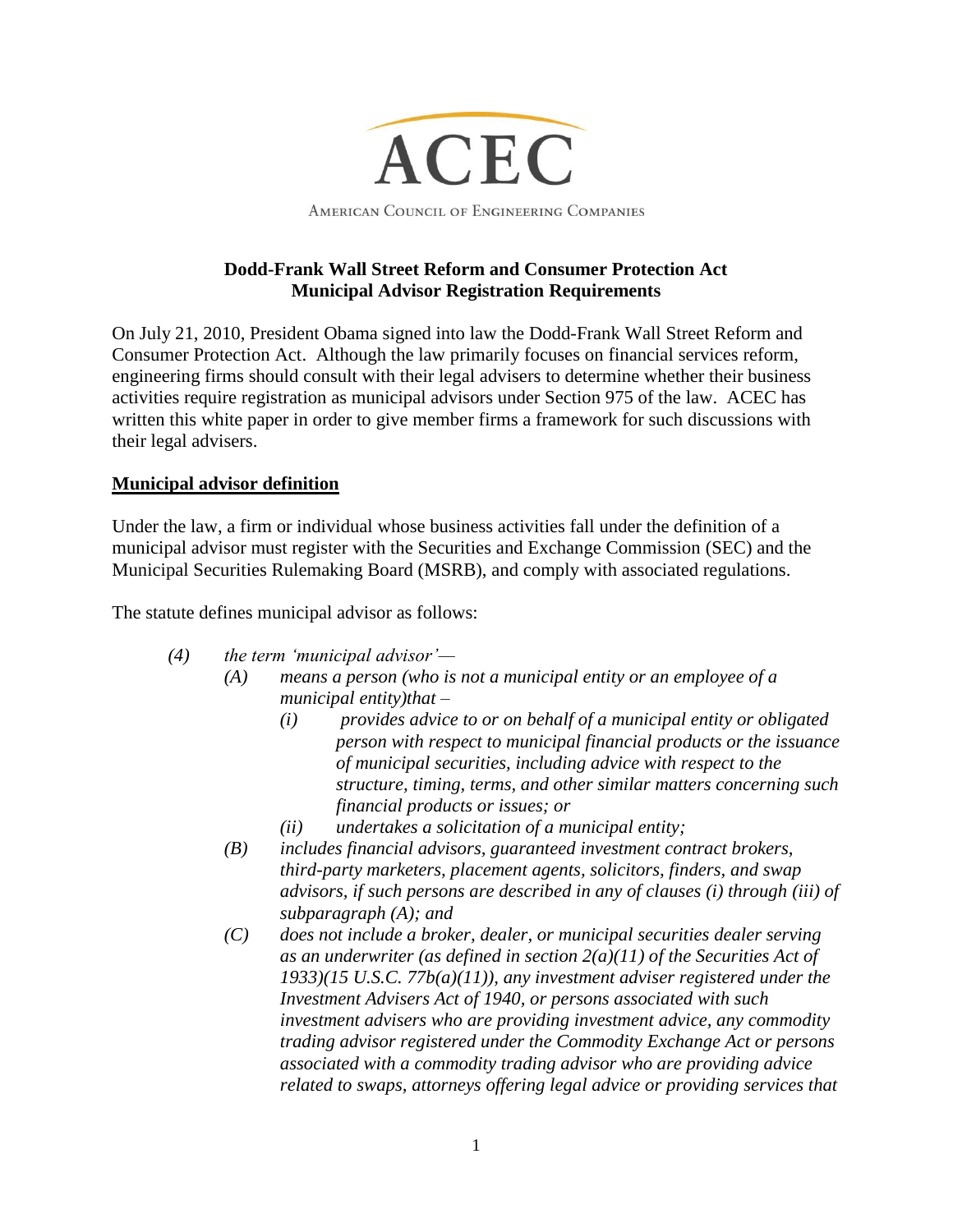*are of a traditional legal nature, or engineers providing engineering advice;*

The final phrase in the definition – that "municipal advisor" does not include "engineers providing engineering advice" – might seem to exempt engineering firms entirely from the registration requirement. However, such an interpretation would be incorrect. While many traditional engineering services are exempt from registration, some business activities may fit the SEC's definition of municipal advisory services and trigger registration requirements. In its final rule implementing Section 975, effective July 1, 2014, the SEC defined the kinds of engineering advice that do not require registration [\(link to SEC final rule\)](http://docs.acec.org/pub/0B066E0B-048A-F9C0-A2BC-AD467F287A68). The SEC elaborated on that definition in a frequently-asked questions document that it updated on May 19, 2014 [\(link to](http://docs.acec.org/pub/0ACAA955-9225-DAD7-97D9-BEA4B7AEEEC1)  [SEC FAQ document\)](http://docs.acec.org/pub/0ACAA955-9225-DAD7-97D9-BEA4B7AEEEC1). Engineering firms and their legal advisers should review these documents and their business activities to determine whether they fall within the SEC's definition of engineering advice.

#### **Exclusions from registration**

If an engineering firm's business activities primarily fall within the SEC's definition of engineering advice, the firm may be able to comply with the municipal advisor rule by relying on this and several other exclusions provided in the SEC's final municipal advisor rule in connection with the registration requirement for municipal advisors. A brief description of each follows.

#### *Engineering exclusion*

As mentioned above, the statute states that "engineers providing engineering advice" do not have to register as municipal advisors. The SEC elaborated on the scope and application of this exclusion in its final rule and FAQs (Section 12). A key dividing line for engineers to keep in mind is that they cannot advise municipal entity clients on the structure, timing, or terms of municipal securities or other financial products without registering as municipal advisors.

In its proposed rule, the SEC initially defined engineering advice quite narrowly and determined that traditional services such as cash-flow modeling and feasibility services were financial advice. The agency received substantial feedback from ACEC and its member firms on the differences between engineering services and financial advice. The SEC clarified in the final rule that cash-flow analysis of the anticipated funding needs of an engineering project, or a funding schedule for such a project, are considered engineering advice. For example, as stated by the SEC in its final rule, "an engineer could advise a municipal entity about whether a project could be safely or reliably completed with the available funds and provide engineering advice about other alternative projects, cost estimates, or funding schedules without engaging in municipal advisory activity." However, it must be left to a registered municipal advisor to advise the municipal entity whether funding is sufficient to support the structure of any debt that may be issued in connection with the project.

In the final rule the SEC also clarified that feasibility studies related to the engineering aspects of a project are engineering advice. Firms should be cautious about feasibility studies for projects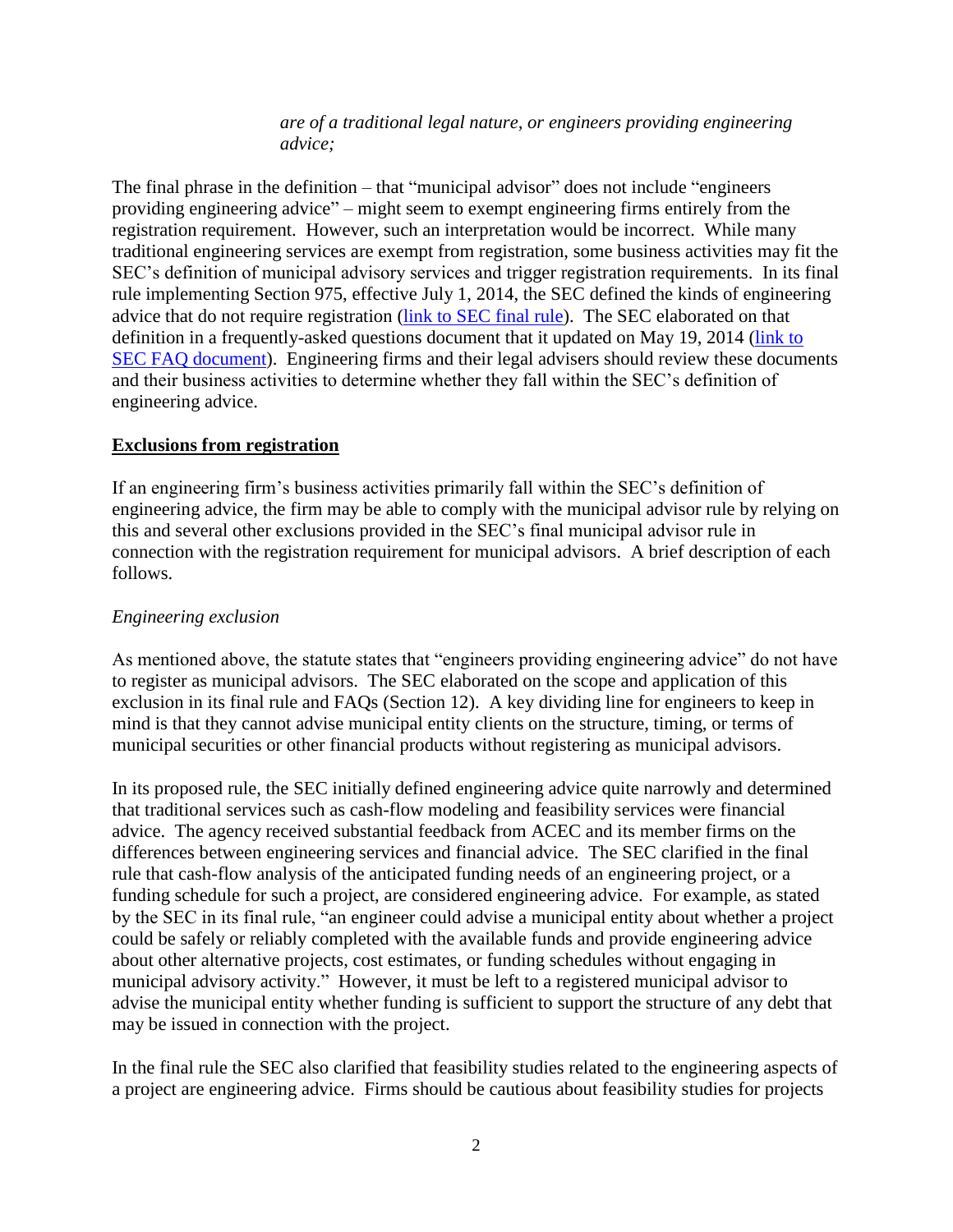funded by new municipal securities; in these cases, the municipal entity or a registered municipal advisor must structure the securities.

The SEC also outlined types of analysis related to the engineering aspects of a project that do not require registration as a municipal advisor. These include:

- Output capacity
- Utility project rates
- Projected market demand
- **Projected revenues based on the engineering aspects of a project**
- **Projected operating and maintenance expenses**
- Projected in-service date

In its FAQ document, the SEC states that for projects with existing debt, and no new debt or refinancing anticipated, engineers can provide a compliance report on the state of the physical plant, discuss capital improvements, and give advice on complying with covenants in existing bond documents. This clarification came in response to a question raised by ACEC and its members.

Finally, the FAQ document states that engineers can assist municipal entity clients with loan applications for state revolving funds without needing to register as municipal advisors.

#### *General information exclusion*

The final rule identifies circumstances in which the information being provided to a municipal client is general in nature and does not constitute recommendations on financing. General information of this kind does not require registration as a municipal advisor.

In order to rely on this exclusion, the information provided must be factual information that does not include opinions or recommendations about financing options. In Section 1.1 of its FAQ document, the SEC gives several examples of this kind of factual information, including a person's professional qualifications or factual information regarding various government financing programs.

The SEC suggests that disclaimers stating that a firm is not acting as a municipal advisor, and is not providing financial advice or recommendations, can be helpful. However, the firm's actions must align with such disclaimers. For example, in its publication titled "Putting Into Practice: 2016 Compliance Advisory for Municipal Advisors," [\(link to compliance advisory\)](http://www.msrb.org/msrb1/pdfs/Municipal-Advisor-2016-Compliance-Advisory.pdf) the MSRB cautions that "[p]roviding a specific suggestion or recommendation to a municipal entity to either act or refrain from acting with regard to municipal financial products or the issuance of municipal securities and providing a disclaimer that such suggestion or recommendation is not advice would violate MSRB Rule G-17, Conduct of Municipal Securities and Municipal Advisory Activities, which requires municipal advisors to "deal fairly with all persons and shall not engage in any deceptive, dishonest, or unfair practice." If a firm provides financing recommendations, that firm will be required to register as a municipal advisor, disclaimers notwithstanding. Newly revised 2015 contract documents available through the Engineers Joint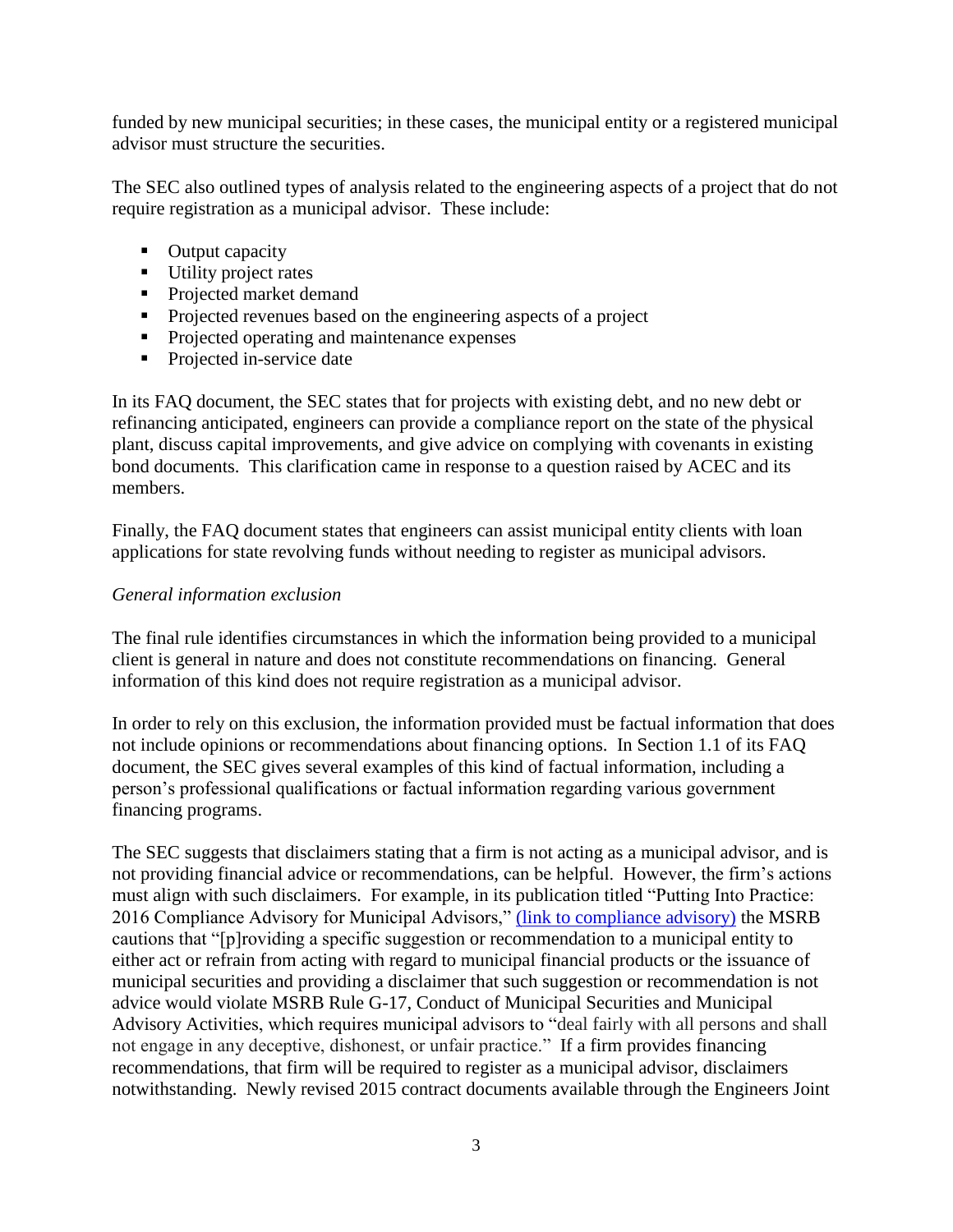Contract Documents Committee [\(EJCDC website\)](http://www.ejcdc.org/) include disclaimers that may be useful to firms that are relying on the general information exclusion.

#### *Response to RFP/RFQ exclusion*

The SEC also determined that responding to a request for proposals or request for qualifications (RFP/RFQ) does not require registration as a municipal advisor. In order to fall under this exclusion, the RFP/RFQ must be conducted by the municipal entity or its representative. The process must be competitive, although it does not need to be part of a formal procurement process.

There should be a particular objective for the RFP/RFQ, and it cannot be a backdoor way for a municipal entity to solicit advice without the firm registering as a municipal advisor. In addition, the RFP/RFQ should not be open indefinitely.

The exclusion also applies to "mini-RFPs" with the same parameters, as long as at least three members of a pre-screened pool are sent the mini-RFP.

Some municipal clients are asking that RFP/RFQ responses become part of engineering agreements. Consequently, firms should be careful not to provide financial advice in their RFP/RFQ responses, in case they are eventually included in a contract for engineering work.

# *Independent registered municipal advisor exclusion*

The SEC's final rule includes another exclusion that may be useful to engineering firms. The rule states that if a municipal entity has separately hired what it calls an "independent registered municipal advisor" (IRMA) to advise it on matters associated with financing of a project, then other professionals – such as engineers – who are working for the municipal entity on the same project may not have to register.

The IRMA must be registered with the SEC and the MSRB, and will have a fiduciary duty to the municipal entity client. The IRMA may be hired by the municipal entity either for a specific project or on general retainer; however, in either case, the IRMA must be providing advice to the municipal entity with respects to the same aspects of the municipal financial product or issuance of municipal securities as the engineer.

One key requirement for engineering firms that intend to rely on this exclusion is that the IRMA and the engineering firm cannot have been associated with each other in the past two years. Under the rule, association applies at both the firm level and the individual level. At the firm level, this means that the IRMA is not – and for the past two years was not – controlling, controlled by, or under common control with the engineering firm. Control is defined under the final rule as "the power, directly or indirectly, to direct the management or policies of a person, whether through ownership of securities, by contract, or otherwise."

At the employee level, the question of association applies to partners, officers, directors, and employees engaged in the management, direction, supervision, or performance of municipal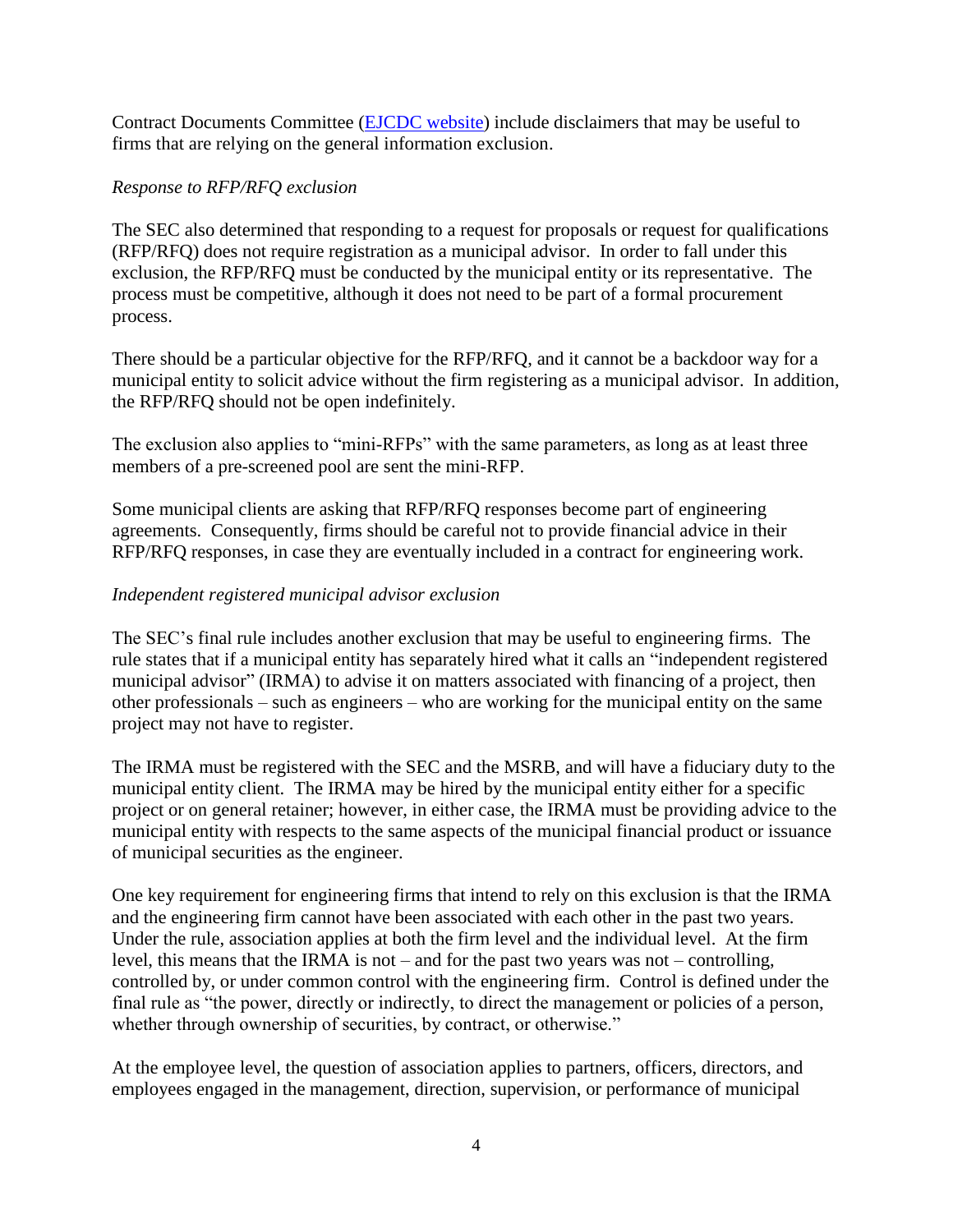advisory services. If an employee of the engineering firm served in this capacity for an IRMA (or vice versa) in the past two years, then the engineering firm and the IRMA are "associated" and the exclusion does not apply.

In addition, there must be written representations between the engineering firm and the municipal entity stating that the municipal entity has hired an IRMA and that the engineering firm is not a registered municipal advisor. They must also declare that there is no association between the IRMA and the engineering firm, as defined above. The engineering firm must provide a copy of its written representation that it is not a municipal advisor to the IRMA.

Engineering firms may encounter RFPs in which they would be hired to act as the prime contractor for a range of services, some of which they may subcontract to other firms. During a meeting with ACEC representatives and staff, the SEC indicated a clear preference that municipal entities procure municipal advisory services separately, rather than have the prime contractor subcontract municipal advisory services to the IRMA.

# **Registration requirements**

Some engineering firms may find that certain business activities fall outside of the SEC's definition of engineering advice and the exclusions in the final rule, and will need to register as municipal advisors with both the SEC and the MSRB. Registered firms must also comply with a series of requirements and regulations.

#### *Registration with the SEC*

Registered municipal advisors must complete and submit the [SEC municipal advisor registration](https://www.sec.gov/about/forms/formma.pdf)  [form.](https://www.sec.gov/about/forms/formma.pdf) The form must be updated on an annual basis, and amended whenever substantial changes occur.

# *Registration with the MSRB*

Municipal advisors must complete and submit the [MSRB registration form.](https://gw.msrb.org/msrb1/control/registration/) The MSRB also charges fees to registered municipal advisors. Registered firms must pay an initial fee of \$100 and an annual fee of \$500. On their registration forms, firms will identify the individuals who perform municipal advisory services and their supervisors, and must pay an annual fee of \$300 per municipal advisor professional.

# *MSRB regulations*

The MSRB has been charged with writing regulations that govern the conduct of municipal advisors. The following rules are key parts of the regulatory scheme for municipal advisors. The agency also recently released a [Compliance Advisory for Municipal Advisors](http://www.msrb.org/msrb1/pdfs/Municipal-Advisor-2016-Compliance-Advisory.pdf) that may be useful to registered municipal advisors.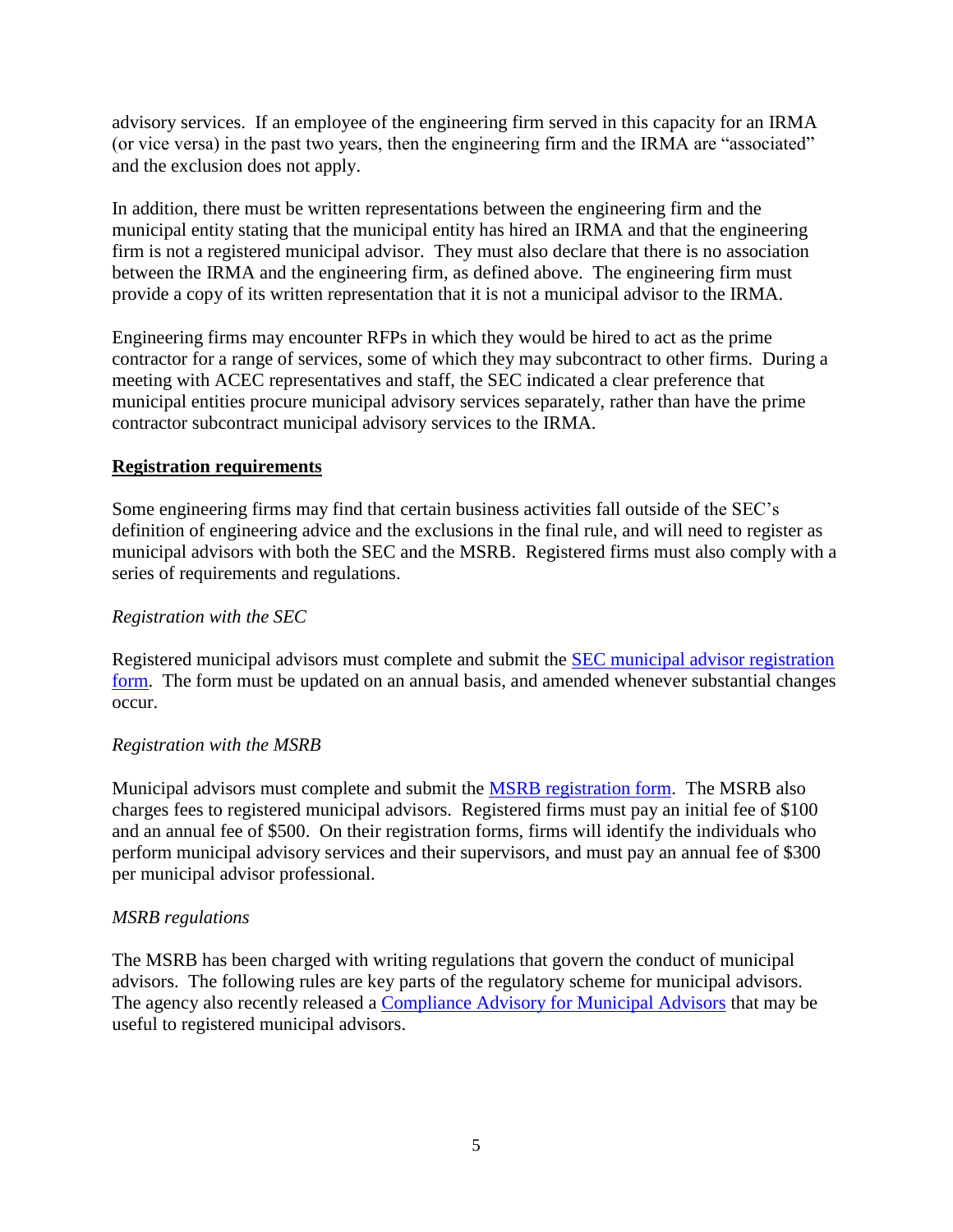#### Fiduciary duty

The Dodd-Frank statute specifies that registered municipal advisors will have a fiduciary duty to their municipal entity clients. [MSRB Rule G-42,](https://www.sec.gov/rules/sro/msrb/2015/34-76753.pdf) which takes effect in June 2016, discusses in detail the fiduciary responsibilities of municipal advisors.

ACEC commented several times to the MSRB that there is a potential conflict between the engineer's ethical duty to public safety and welfare, and a fiduciary duty to a client. The MSRB declined to directly address this conflict and simply suggested that engineers may want to limit their business activities in order to stay outside of registration as a municipal advisor.

Engineering firms that register as municipal advisors should confer with their insurance providers to determine whether their existing liability insurance will cover fiduciary responsibilities.

#### Professional qualifications exam

[MSRB Rule G-3](http://www.msrb.org/~/media/Files/Regulatory-Notices/Announcements/2015-04.ashx?la=en) took effect on April 27, 2015, and implements the qualifying exam for municipal advisors. The rule establishes two categories of municipal advisor professionals: representatives and principals. As noted above, municipal advisor firms must designate on their registration forms those professionals who provide municipal advisory services (representatives) and at least one supervisor (principal). All representatives and principals must take and pass the Series 50 exam.

From January 15, 2016 to February 16, 2016, the MSRB will administer a pilot test. Anyone who takes and passes the pilot test will be qualified as a municipal advisor and not required to take the permanent exam. Once the permanent exam is implemented in 2016, the MSRB will provide a one-year grace period for representatives and principals to take and pass the exam. Additional information on the professional qualifications exam can be found [here.](http://www.msrb.org/MSRB-For/Municipal-Advisors/Municipal-Advisor-Professional-Qualifications.aspx)

# Pay-to-play

The MSRB has finalized a rule that will restrict political contributions from registered municipal advisors and their employees. A similar rule has been in place for securities dealers since 1994, and has survived court challenges on constitutional grounds because of the way the rule is structured.

Under the [amendments to MSRB Rule G-37,](http://www.msrb.org/~/media/Files/Regulatory-Notices/Announcements/2016-06.ashx?la=en) most political contributions to state and local candidates who can influence the selection of municipal advisors for their municipality will trigger a two-year period when the firm cannot provide municipal advisory services for that municipality. There is a *de minimis* exception of \$250 per election in contributions to someone for whom a municipal advisor professional can vote.

The restrictions on political contributions will apply to registered municipal advisor firms, their political action committees (PACs), employees who provide municipal advisory services, their supervisors, and senior leadership. In addition, there will be a two-year lookback period for new